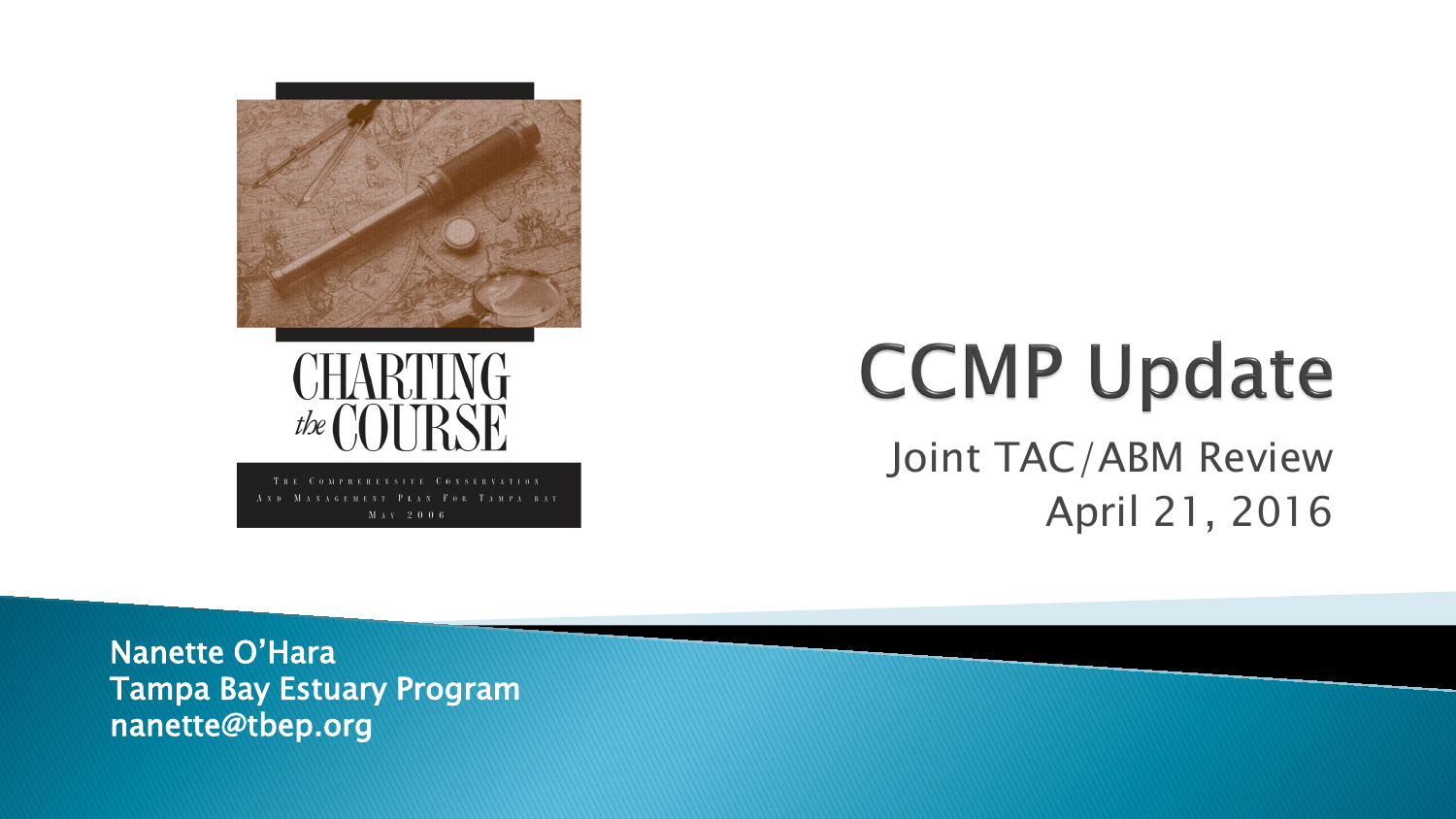# **Action Plans: Status**

#### **Today:**

*Review of Wastewater Actions (4), final Dredging action (1), Spill Prevention & Response Actions (2)*

#### **Approved:**

- \* Fish & Wildlife/Invasive Species
- \* Bay Habitats
- \* Toxics and Public Health Actions
- \* Partial Dredging Action Plan

#### **On Deck:**

Remainder of Water & Sediment Quality (stormwater, reuse, algae blooms)

Public Education & Involvement

Climate Change

Local Implementation

Public Access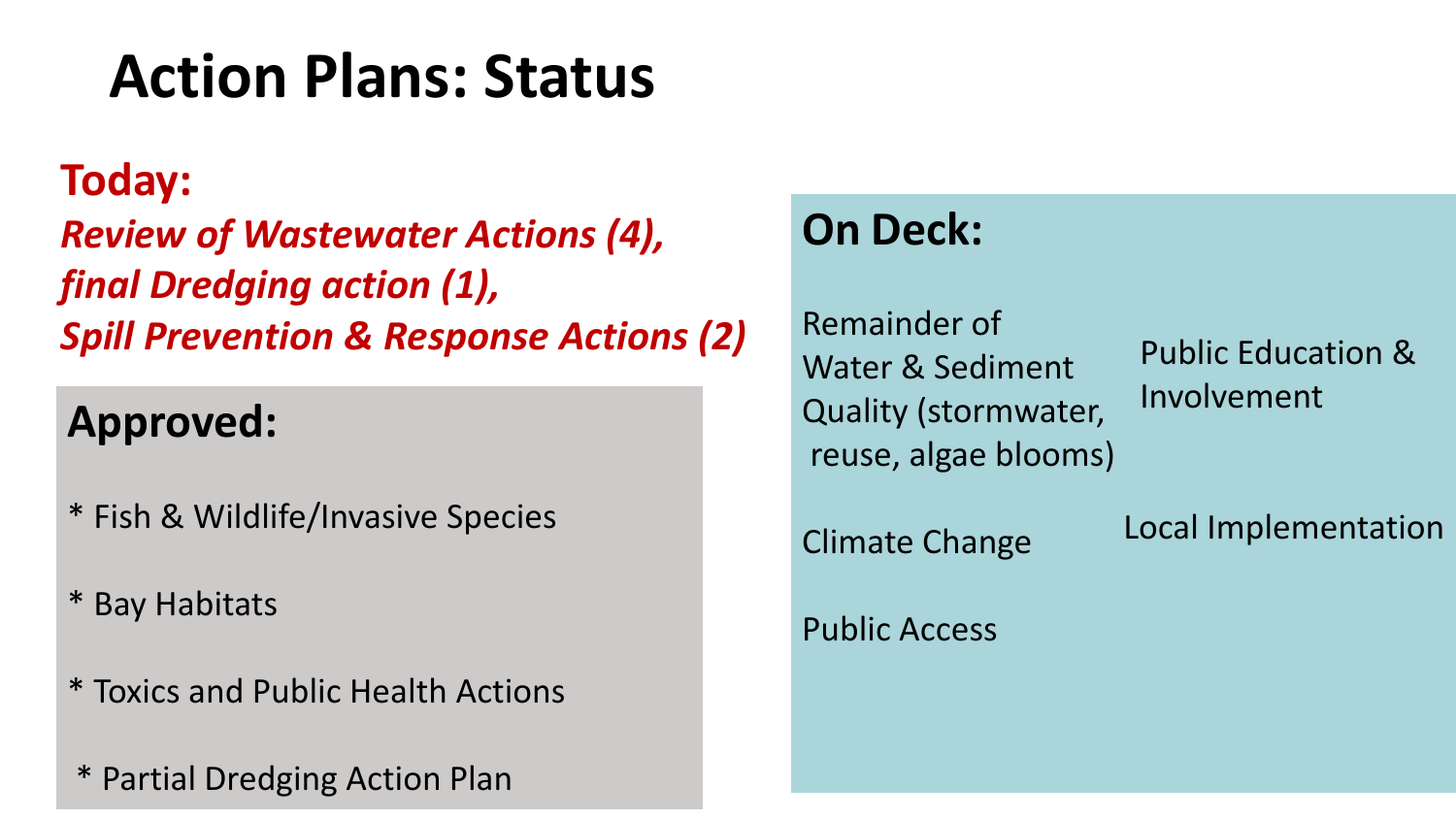## Draft Actions

**WW-1 Expand Reuse Where Reuse, Aquifer Recharge or ASR Benefits the Bay**

**WW-2 Extend Central Sewer to Priority Areas Now Served by Septic Tanks** 

**WW-3 Require Standardized Monitoring of Wastewater Discharges**

**WW-5 Reduce Occurrence of Sewer Overflows**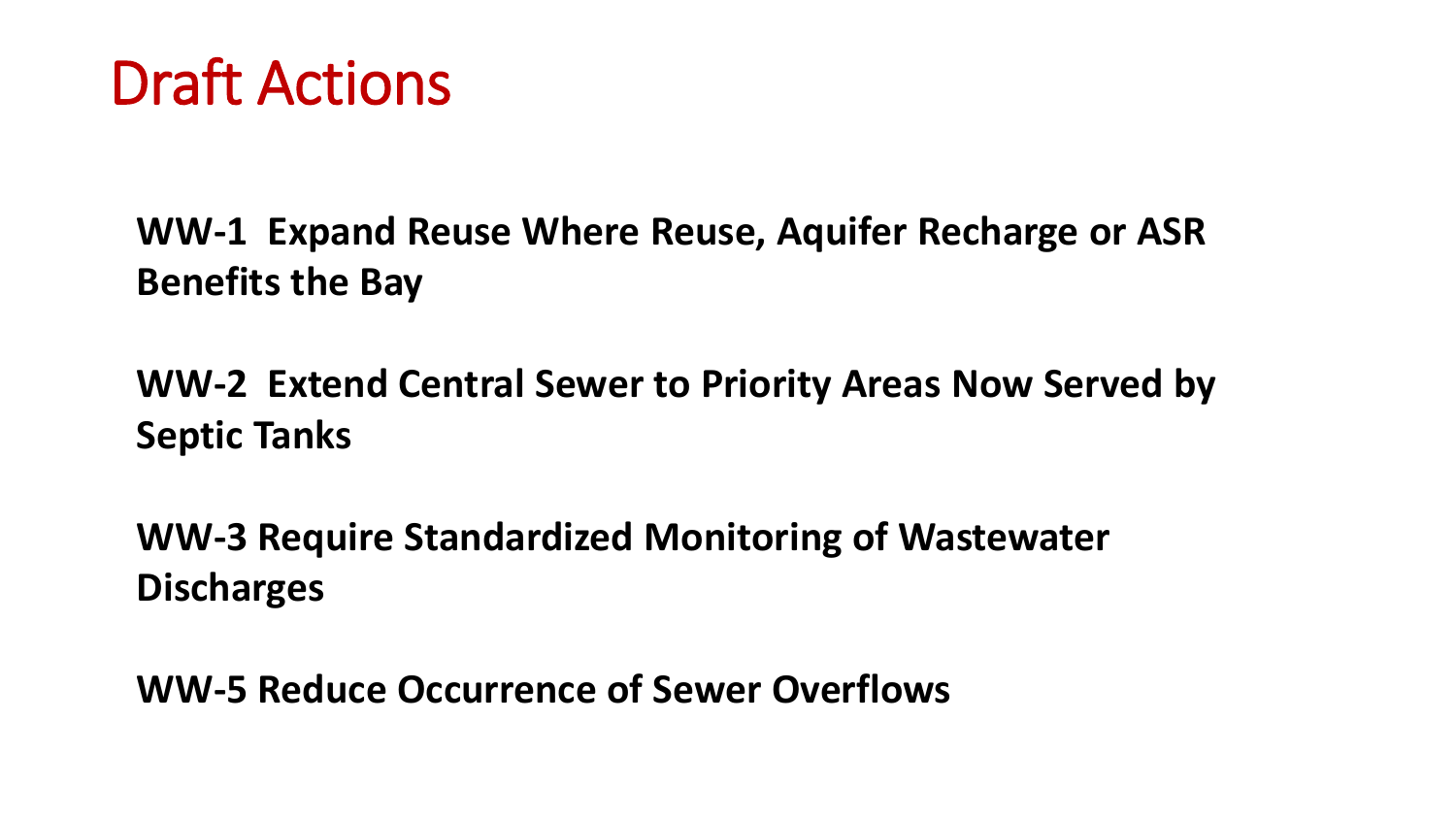

#### **DR-2 Continue to Evaluate Impacts to Wildlife from Dredging**

#### **SP-1 Continue to Implement Technologies to Improve Coordination of Ship Movements**

#### **SP-2 Evaluate and Update Spill Response Plans**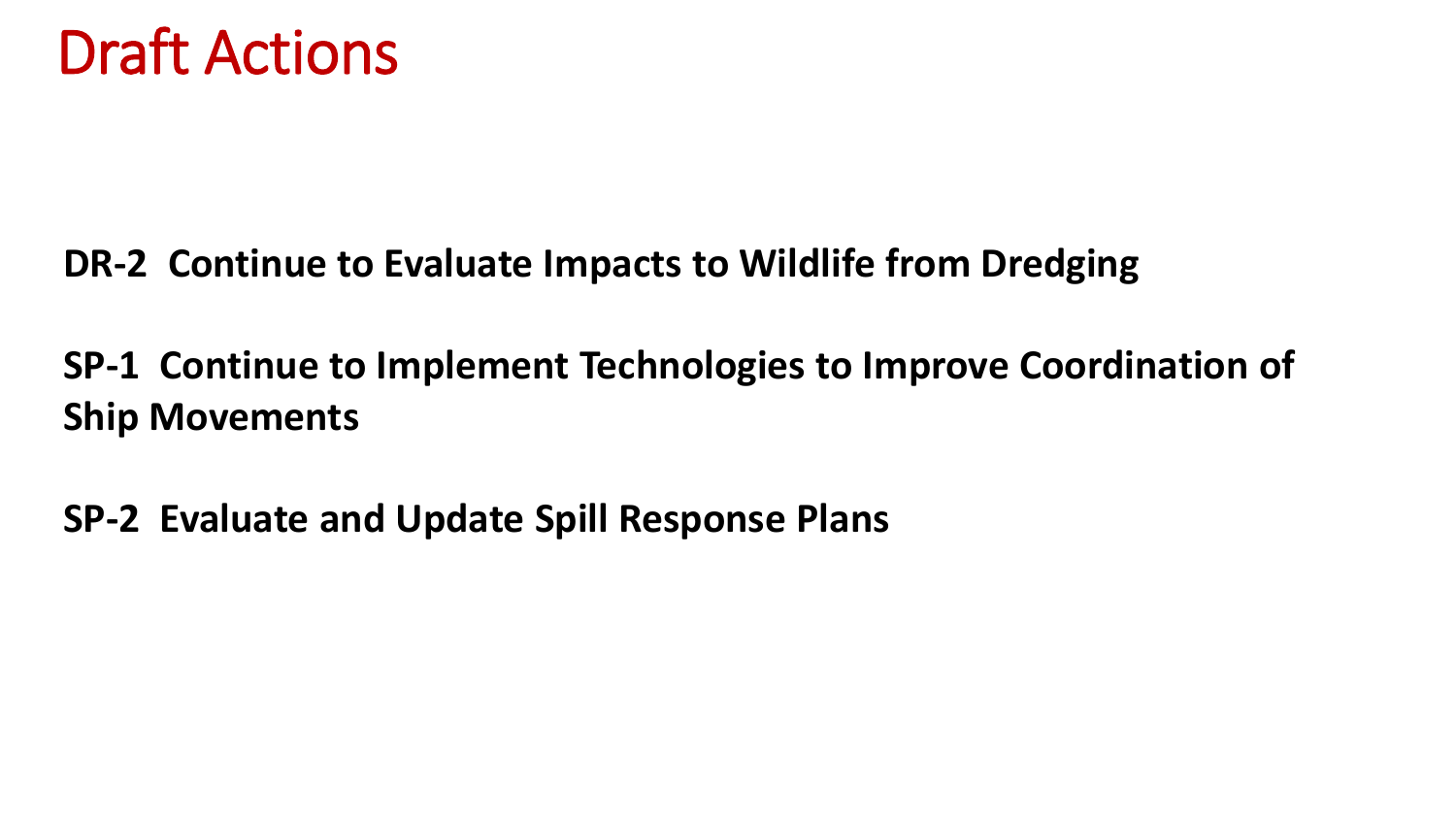## **WW-1 Expand Reuse Where Reuse, Aquifer Recharge or Aquifer Storage and Recovery Benefit the Bay** *Recommended Strategy:*

#### **Activity 1**

• Track regional strategy for ASR, direct and indirect recharge projects to strengthen understanding of cumulative impacts to water resources.

•SB536 Implementation; Inter-watershed transfers possible; inclusive of reclaimed storage and interconnects

#### **Activity 2**

Strengthen understanding of contribution of nutrients, PPCPs and microplastics to bay via watershed-applied reuse water (including indirect aquifer recharge basins, irrigation and restoration projects)

- •Consideration for greatest practical treatment for reuse (to avoid future impairments or contributions to existing impairments)
- •Links to TX actions; Additional language in background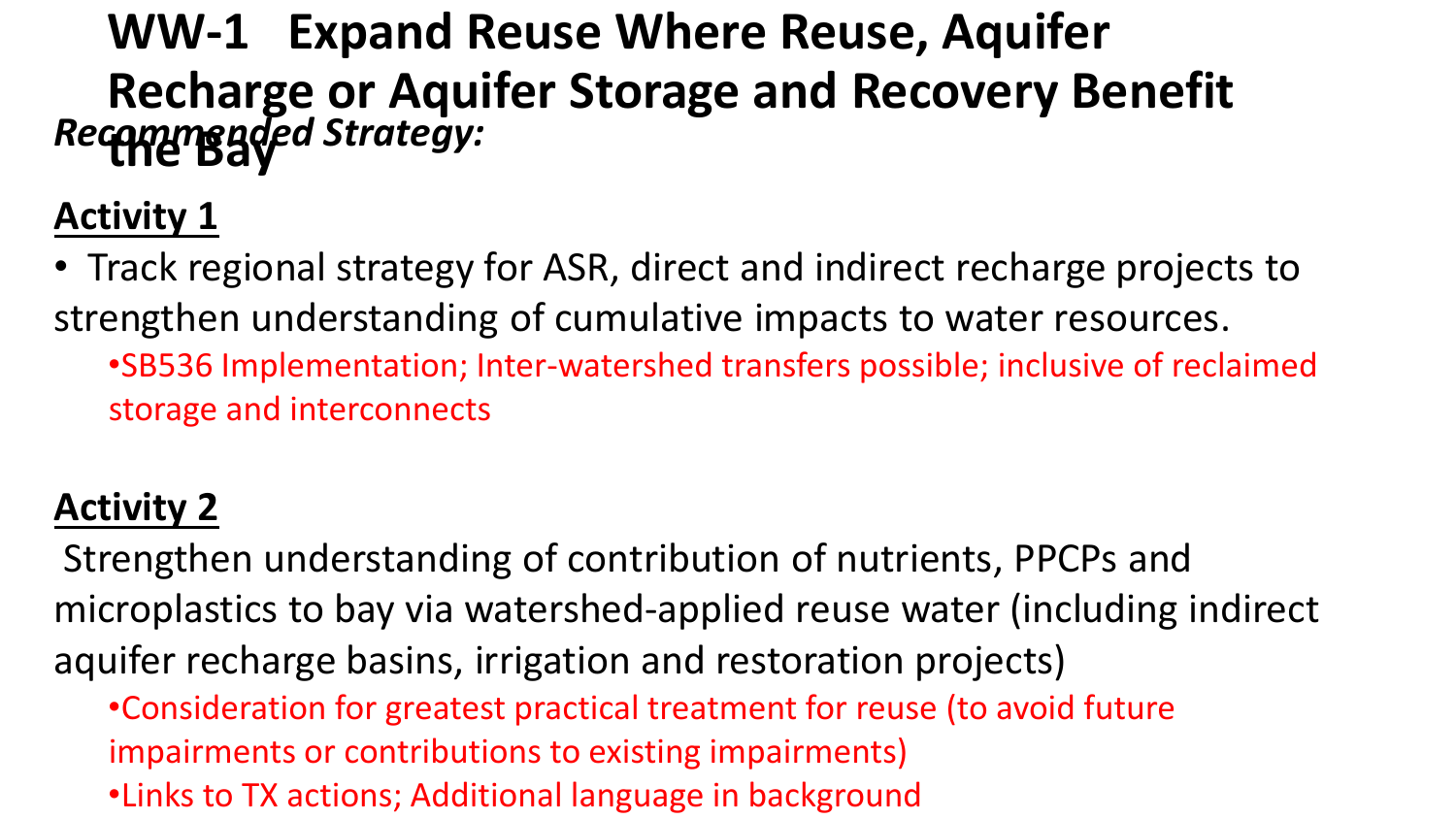#### **Activity 3**

Encourage redevelopment of reclaimed water storage and recovery systems to balance wet/dry season supply and demand inefficiencies. Update or modify Land Development Codes to promote reuse within bay watershed.

(2 separate activities?)

- $\rightarrow$  Comp plans instead of LDC (may not be lacking encouragement of reuse)?
	- Identifying deficiencies/nuances for particular municipalities LDC related to reuse hook-ups
- → Exceptions in LDC related to utilizing reuse recharge areas

#### **Activity 4**

- Continue education for facilities managers at golf courses, schools, government buildings, parks, hospitals on benefits and proper use of reclaimed water for landscaping – including reducing fertilizer use where reclaimed water is applied. *(add homeowners and HOA/Commercial property managers?)*
	- •Identify new methods/campaigns to target important end-users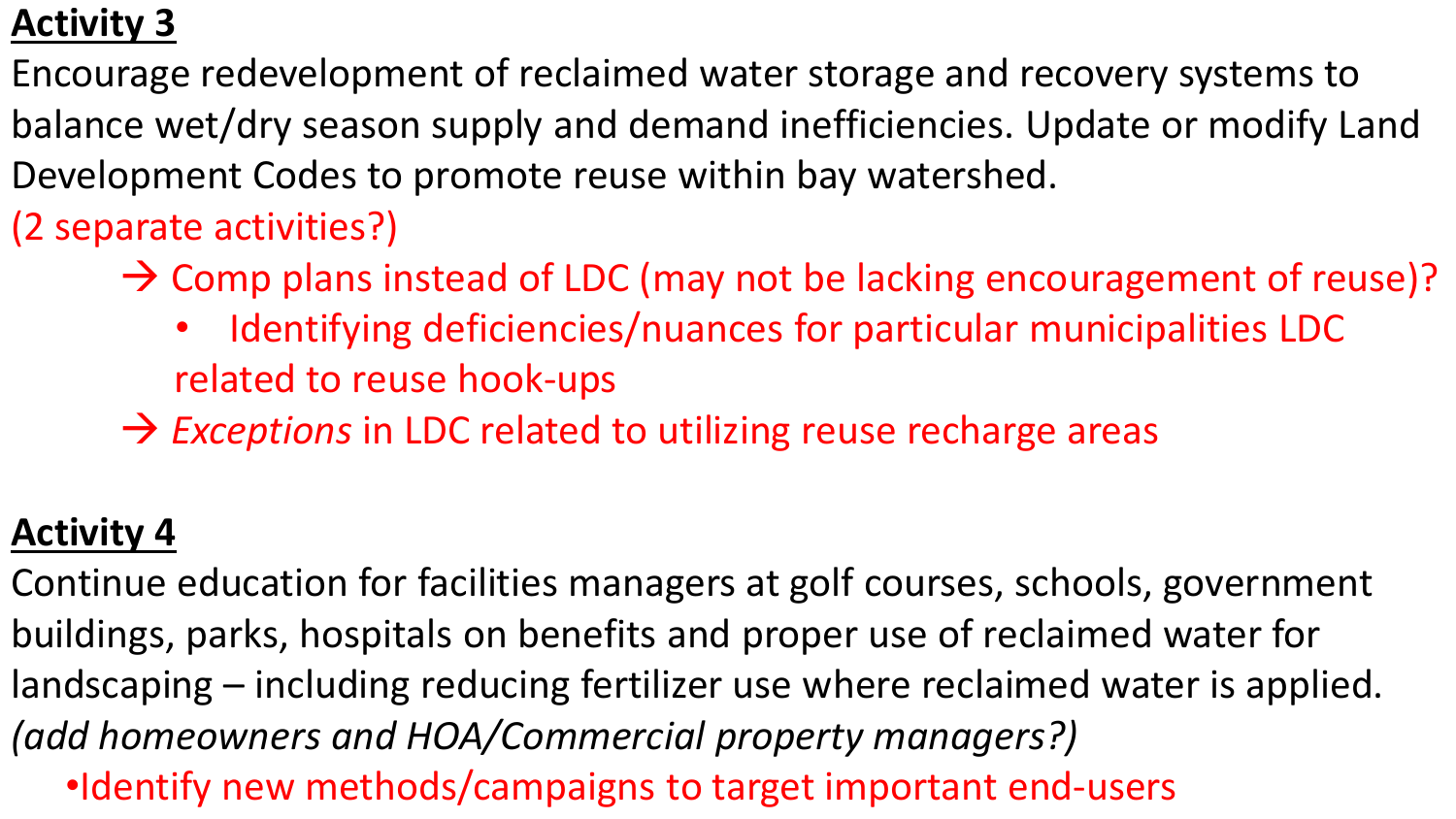# Comments WW-1:

• Promoting stormwater reuse (insert as appropriate in SW CCMP Actions)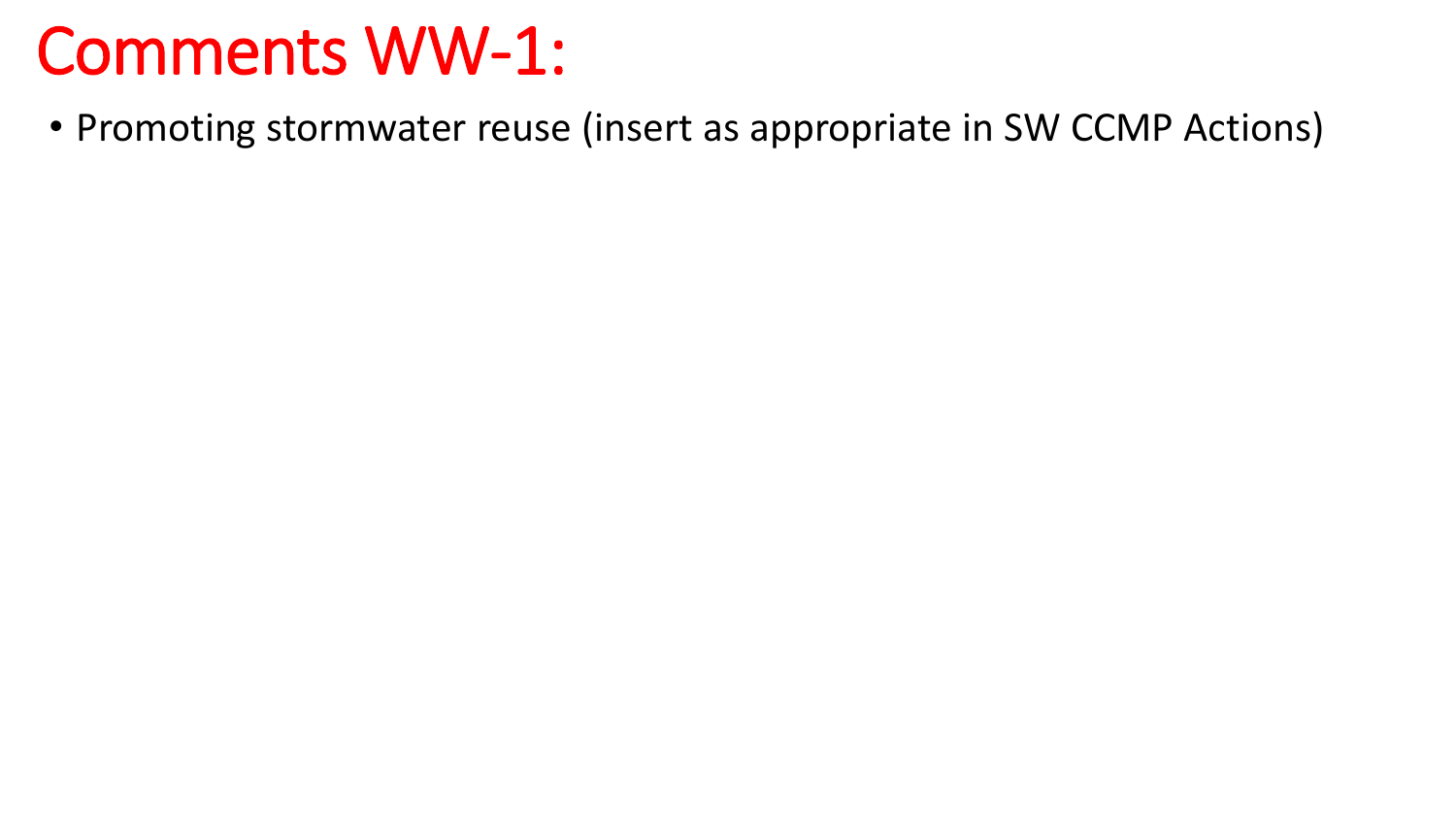## **WW-2 Extend Central Sewer to Priority Areas Now Served by Septic Tanks**

#### **Activity 1** *Recommended Strategy:*

Continue to update inventories and maps of septic systems in watershed, and ID "hot spots" of pollution from septic tanks or package plants.

#### **Activity 2**

Continue to convert package plants and septic systems (failing/hot-spot areas) to central sewer. Incorporate strategies in BMAPs or similar basin improvement plans and local comp plans.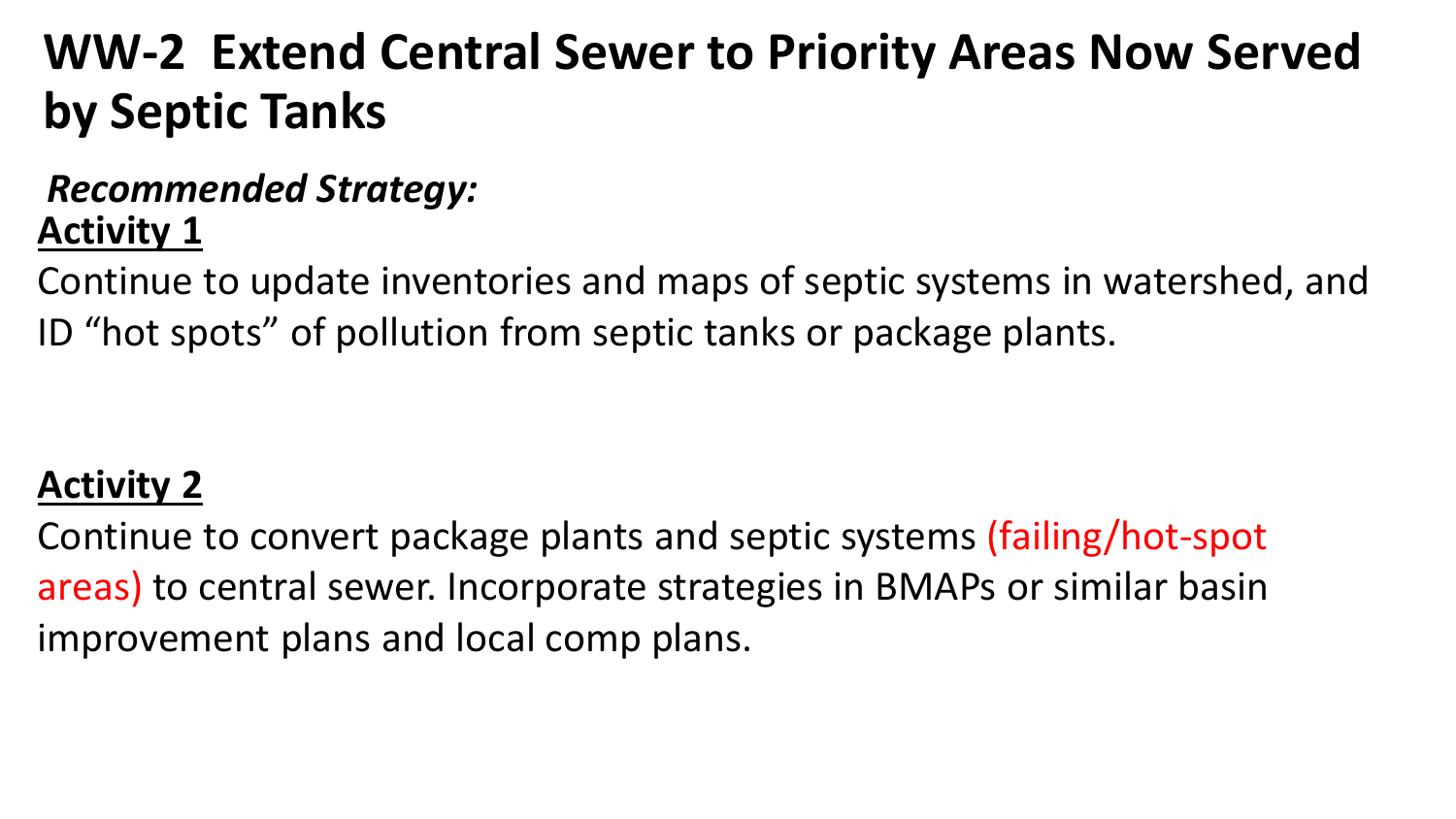# **WW-2 (Continued) Activity 3**

Develop baywide and segment-specific estimates of nitrogen loadings from septics as part of overall annual nitrogen loading rates developed every five years.

#### **Activity 4**

Support evaluation and adoption of new septic system technologies that reduce nitrogen. Support legislation to require regular maintenance and inspection of septic tanks.

•Implemented through BMAP process

#### **Activity 5**

Increase education in problem areas about proper maintenance of septic tanks; encourage hookup to central sewer where available.

•Opportunities to broaden educational component to key stakeholders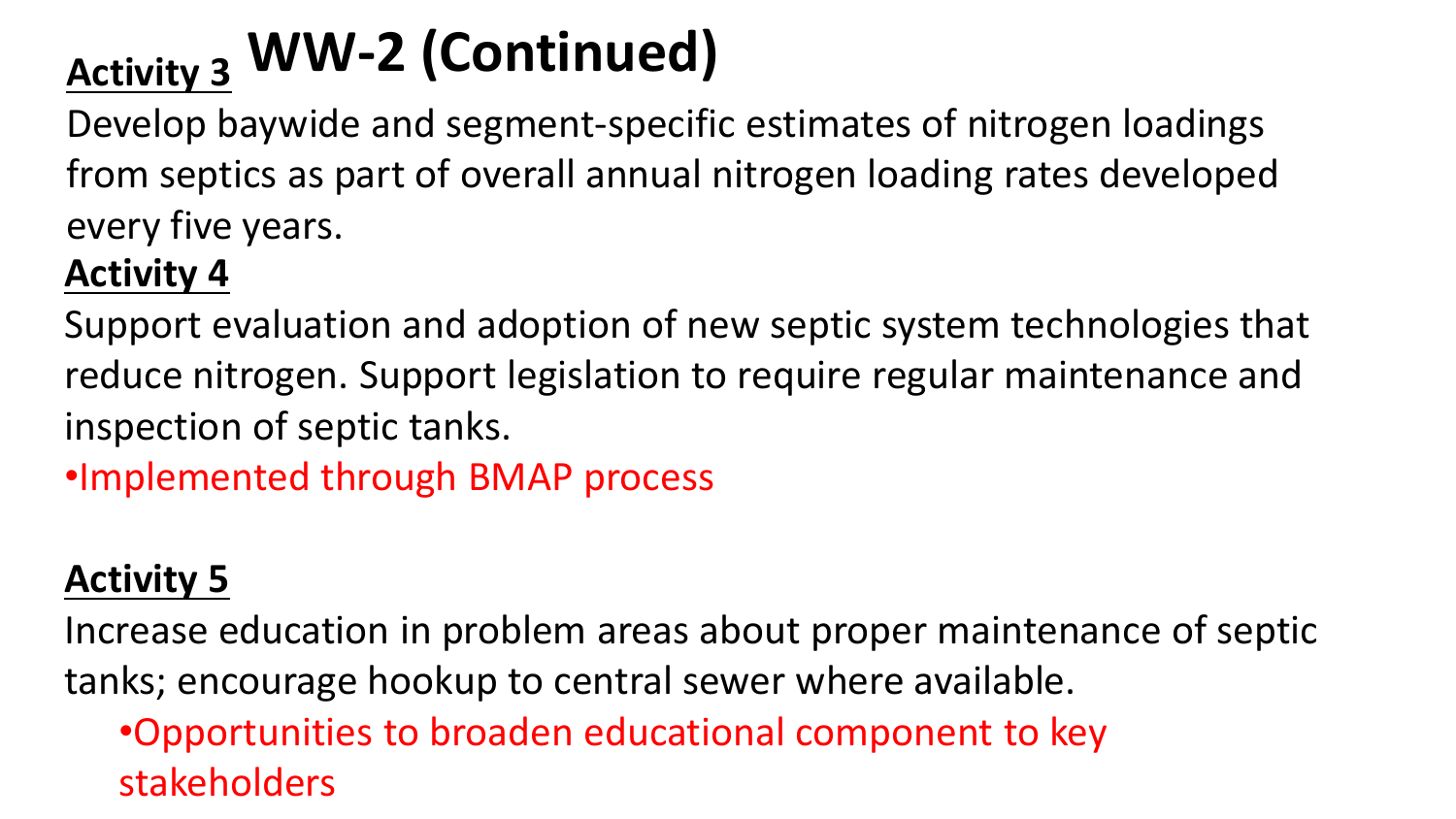## Comments WW-2:

• MS4 NPDES mechanisms to enforce septic to sewer co0nversion for chronic/problem areas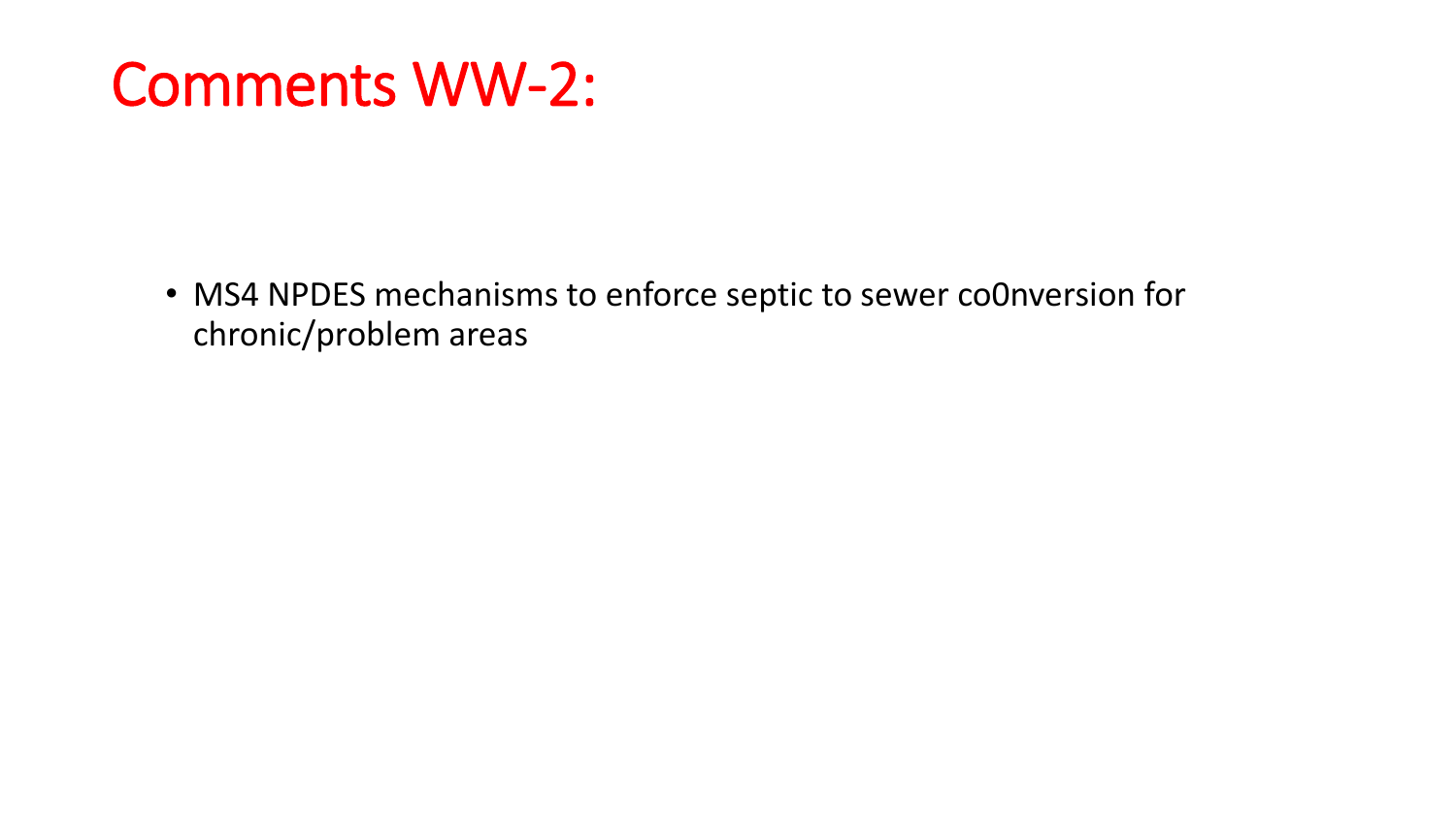## **WW-3 Require Standardized Monitoring and Reporting of Wastewater Discharges**

*Recommended Strategy:*

#### **Activity 1**

Require standardized measurement and timely reporting of TN, TP, TSS, BOD and average daily or monthly flow from point-source facilities with defined load allocations in the 2012 Reasonable Assurance document (including all permittees discharging an avg. 100,000 gallons of wastewater daily)

#### **Activity 2**

Improve access to DEP's permit compliance databases and wastewater spill databases. Improve usability and keep up to date.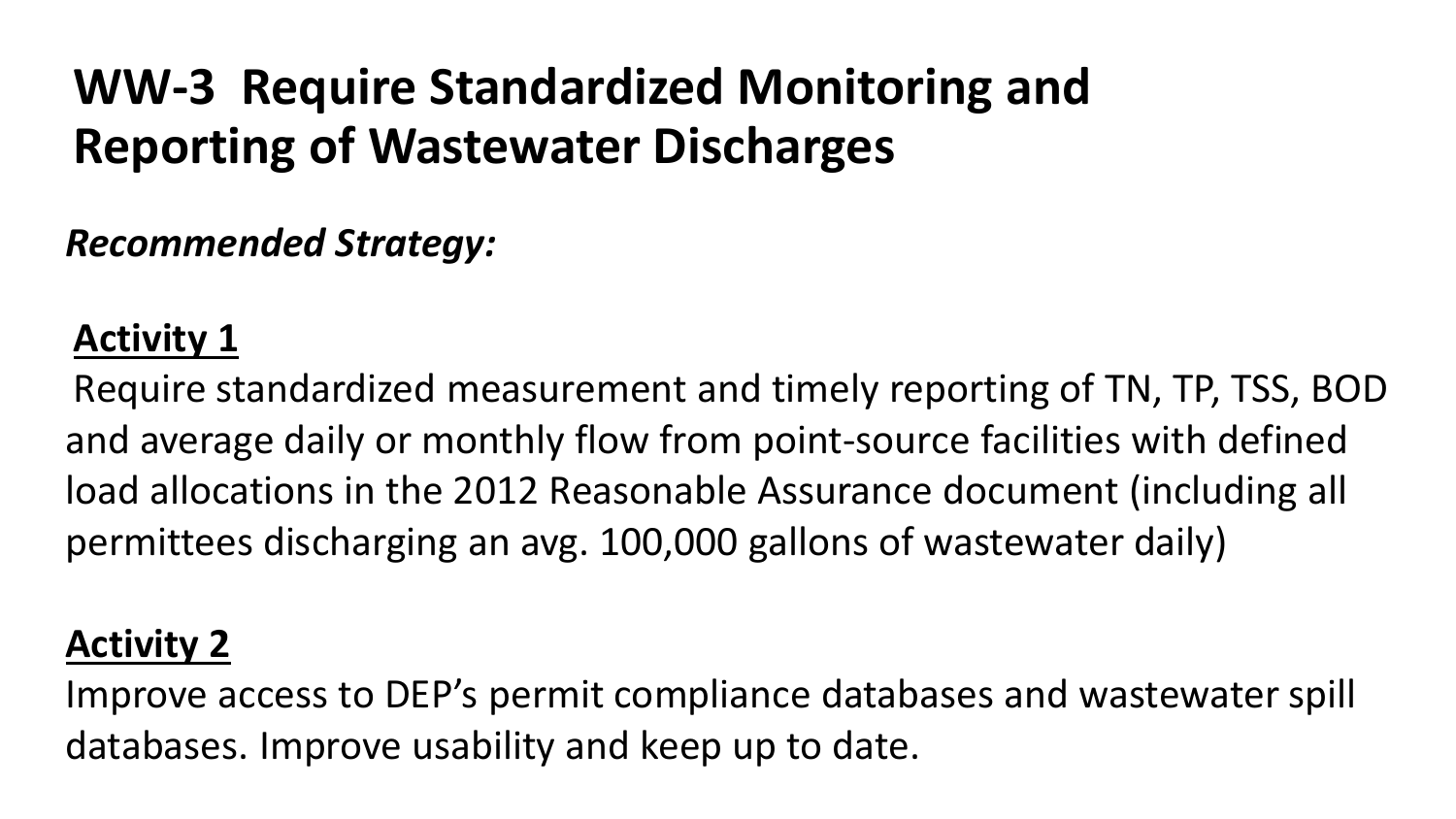## **WW-3 (Continued)**

#### **Activity 3**

Develop Tampa Bay-specific information from discharge monitoring reports that summarizes core constituents on an ongoing basis, to facilitate timely prep of Reasonable Assurance assessments.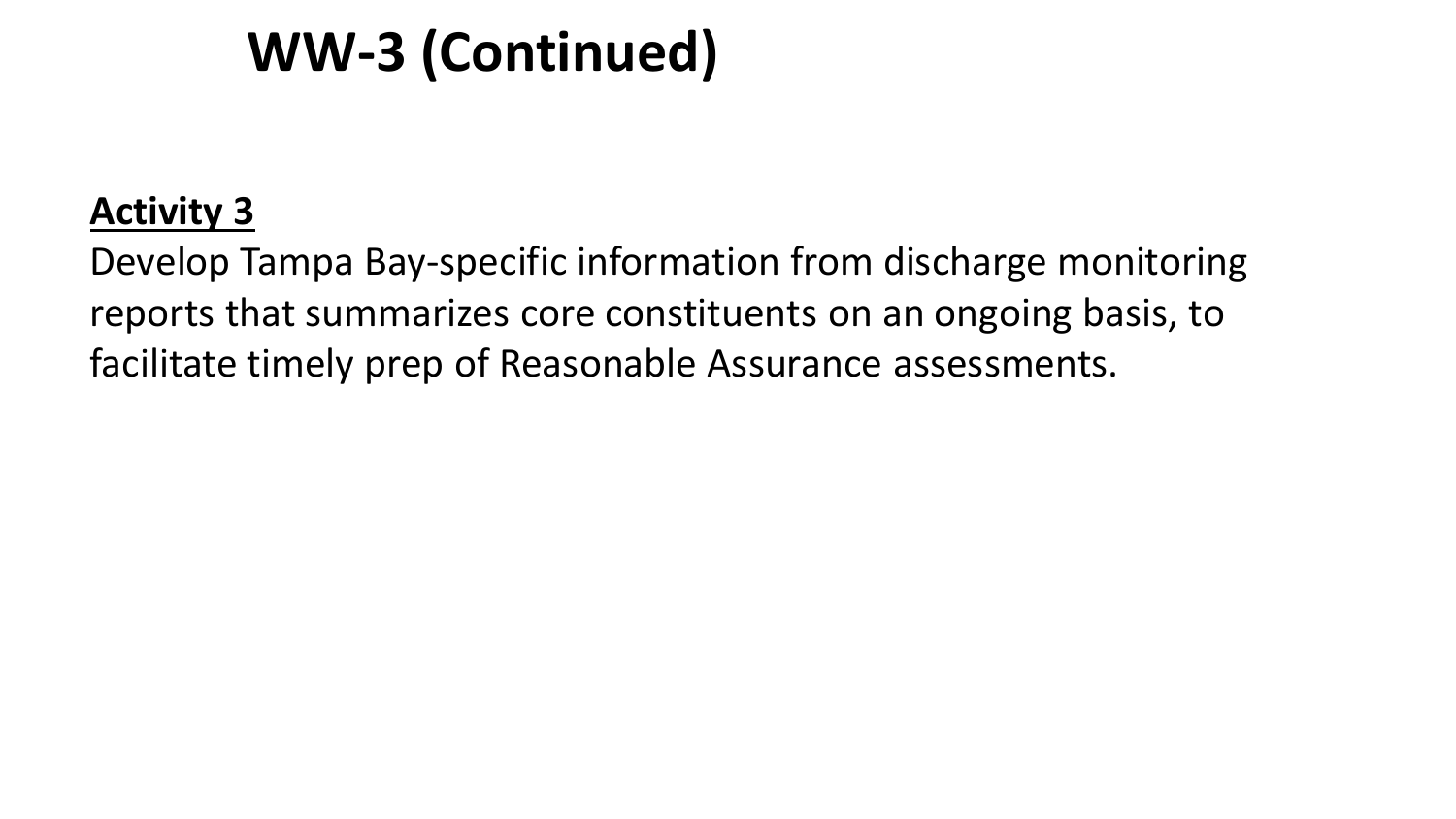# Comments WW-3:

• Show added-value for those entities working on TMDLs/BMAPs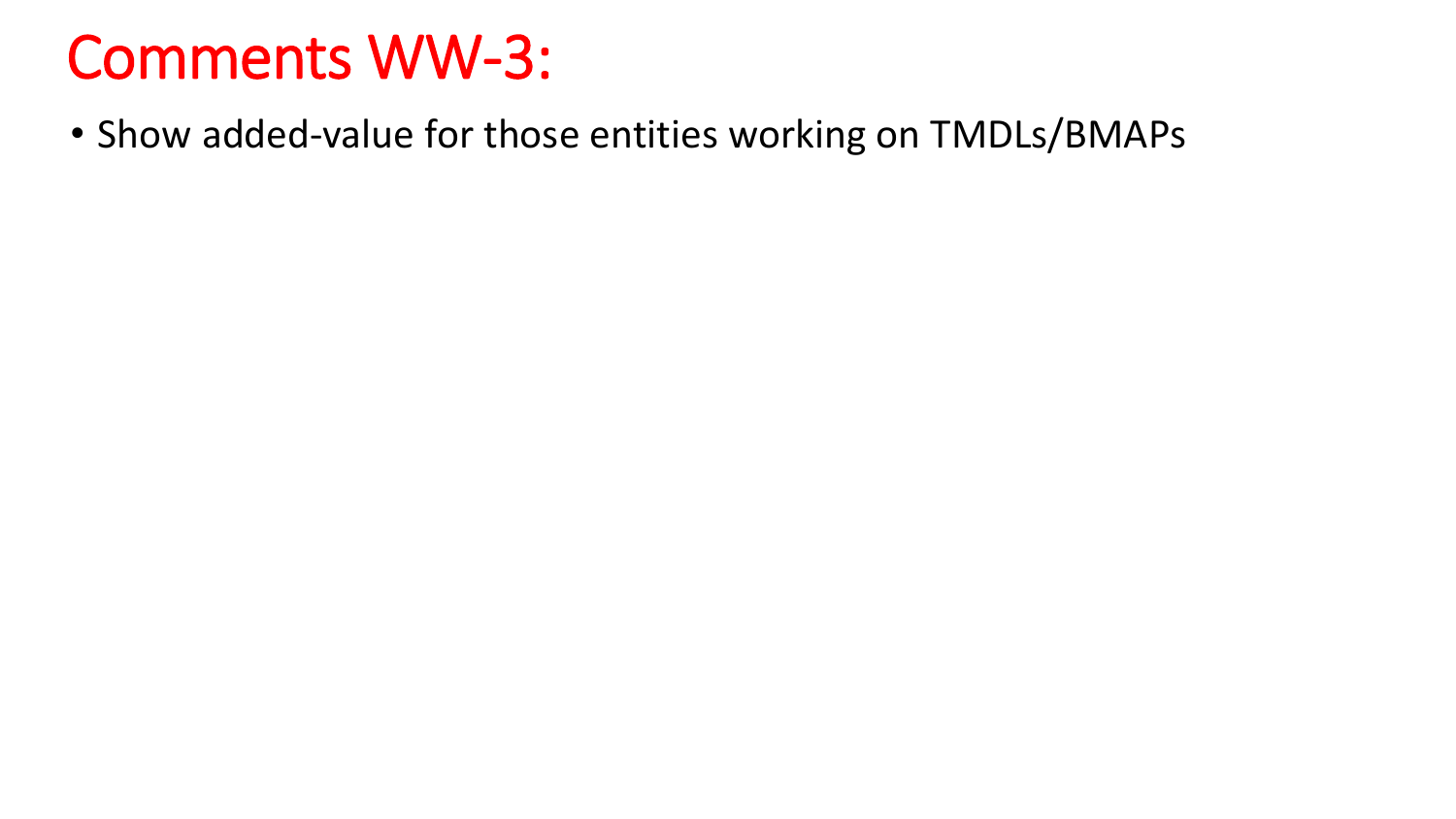## **WW-5 Reduce the Occurrence of Sewer Overflows to the Bay**

#### *Recommended Strategy:*

**Activity 1**

Support local government efforts to acquire grant funding to replace substandard or aging facilities.

#### **Activity 2**

Encourage communication, collaboration and cooperation among utilities. Support DEP's ongoing working group to convene and facilitate regular meetings among regional utilities.

•Improvements in public outreach/communication when events occur

•Smartphone alerts? (Next Door Neighbor/Ready Alerts)  $\rightarrow$  Implement in more municipalities?

•Integrate efforts with Health Departments/notifications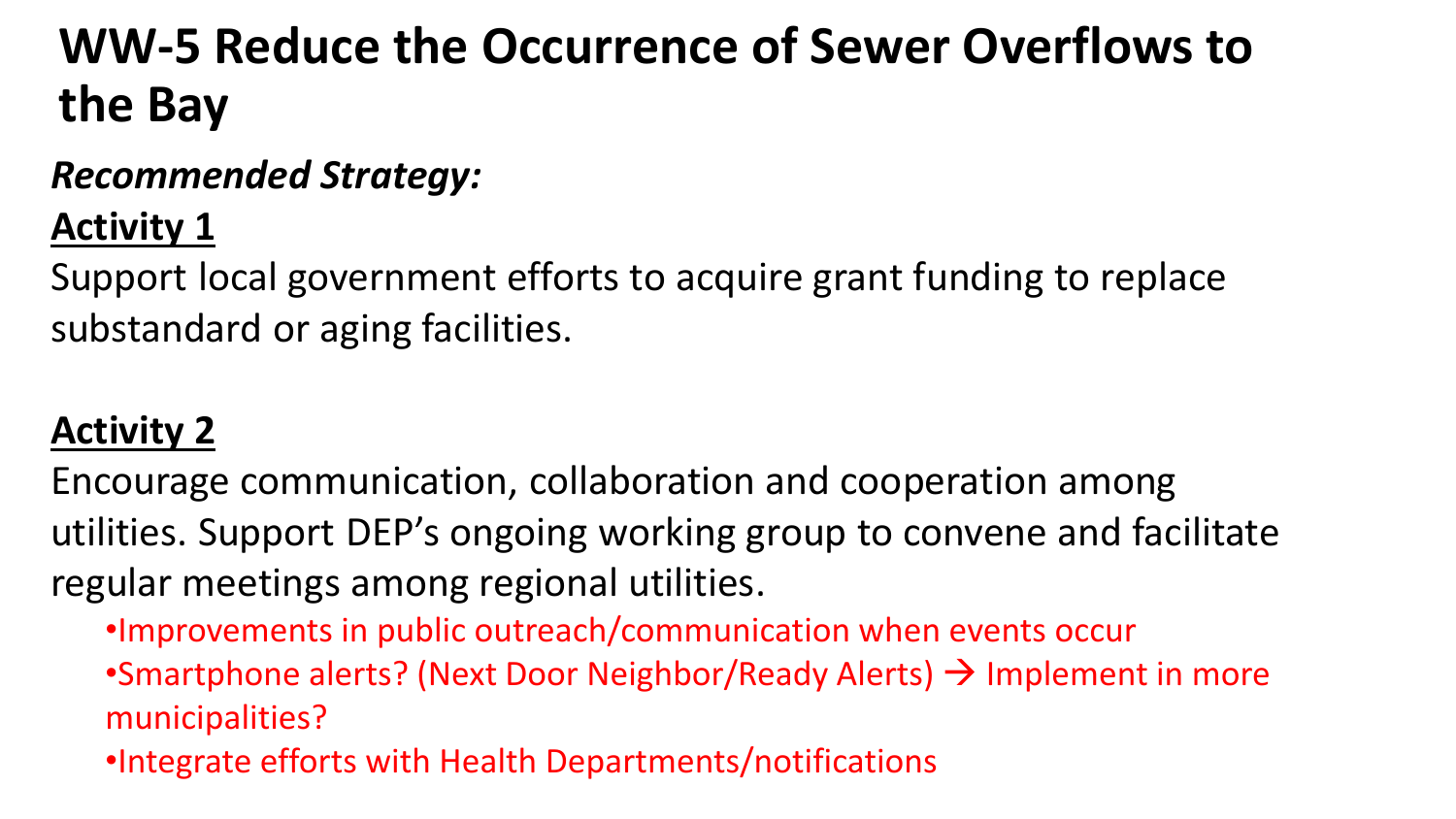# **WW-5 (Continued) Activity 3**

Encourage & support utility efforts to reduce inflow/infiltration into sewer systems. Encourage ongoing maintenance and replacement of deteriorating sewer lines owned by utilities and private property owners. Encourage installation of manhole protectors, and *{enforcement of grease ordinances}* and illicit connections to storm or sanitary sewers.

•Move enforcement of grease ordinances to Activity 4

•Comprehensive asset management important (focusing on any one activity will not necessarily fix the problems with the system in total) **Activity 4**

Support education about best practices, such as inappropriate items to flush or wash down sinks (wipes and fats, oils and greases) and need to maintain or replace deteriorated sewer lateral pipes on private property.

•Caution in messaging (being alarmist vs. informational)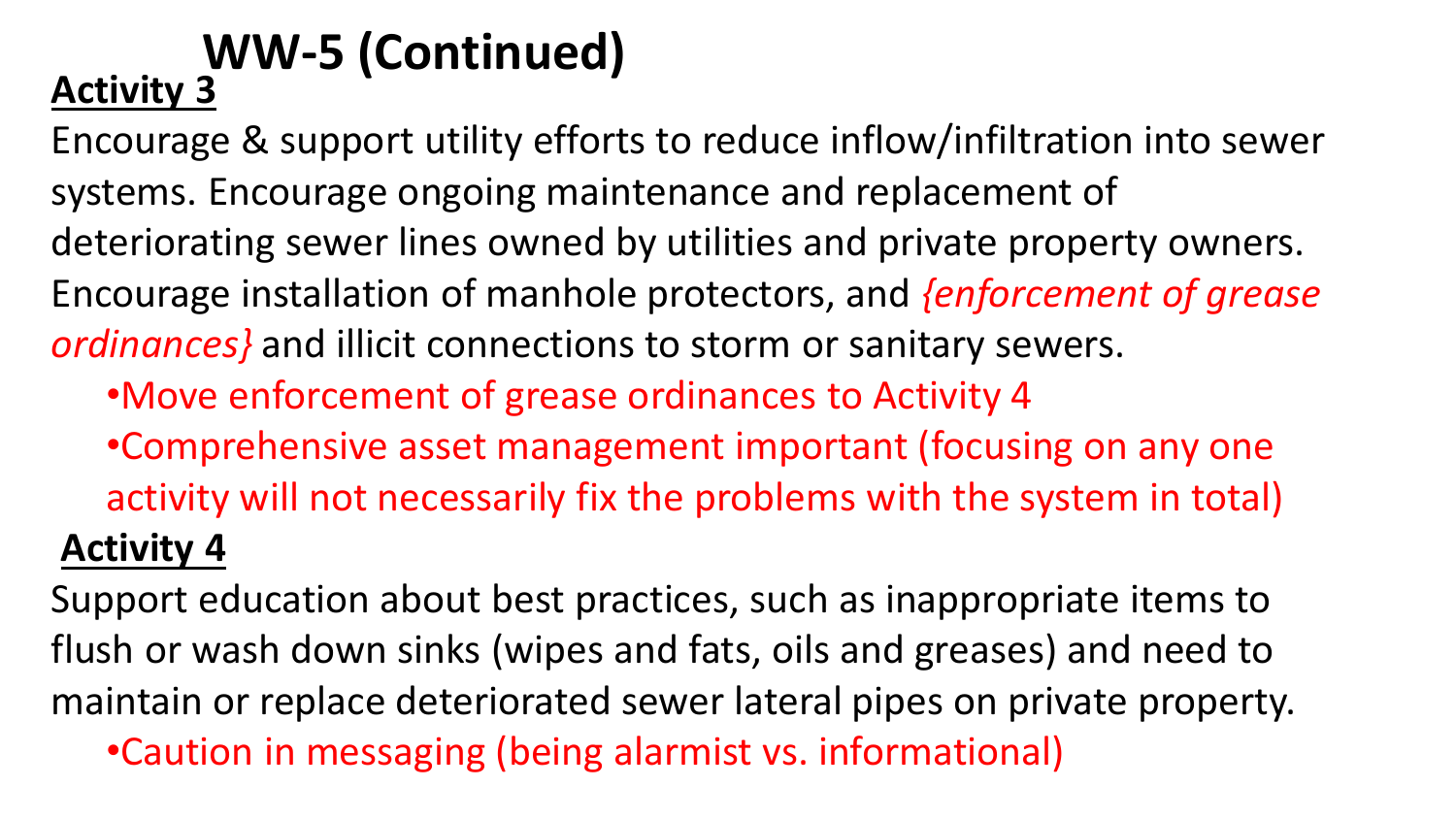# Comments WW-5:

• Episodic events; need to review design standards periodically? Other examples from different areas?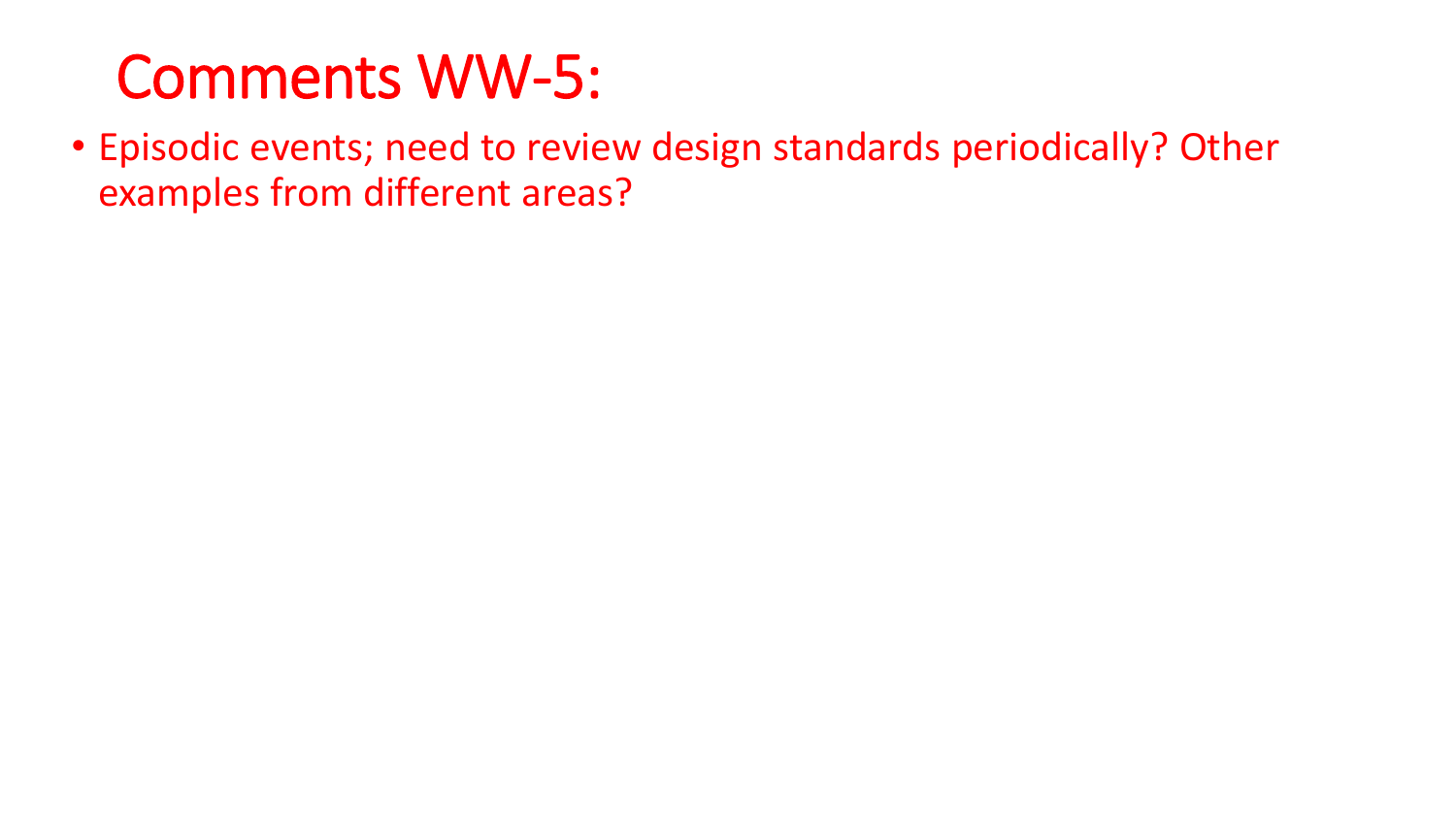### **DR-2** *Avoid or* **Minimize Impacts to Wildlife** *and Their Habitats* **from Dredging**

*Recommended Strategy:*

#### *Activity 1 (Include in DR-1?)*

Recommend beneficial uses of dredged material to preserve existing wildlife habitat or create new habitat, through USACOE Regional Sediment Management Plan. Collaborate on protection or restoration projects (DR- $1$ ?) at

spoil islands to enhance fish and wildlife habitat *(in particular bird nesting habitat) where appropriate (taking into consideration potential longterm impacts from projects, e.g. turbidity*  $\rightarrow$  *DR-1 actions*).

#### *Activity 2*

Encourage continued compliance with Port of Tampa's Site-Specific Bird Protection Plan for DMMA 2D and 3D Review and update Plan regularly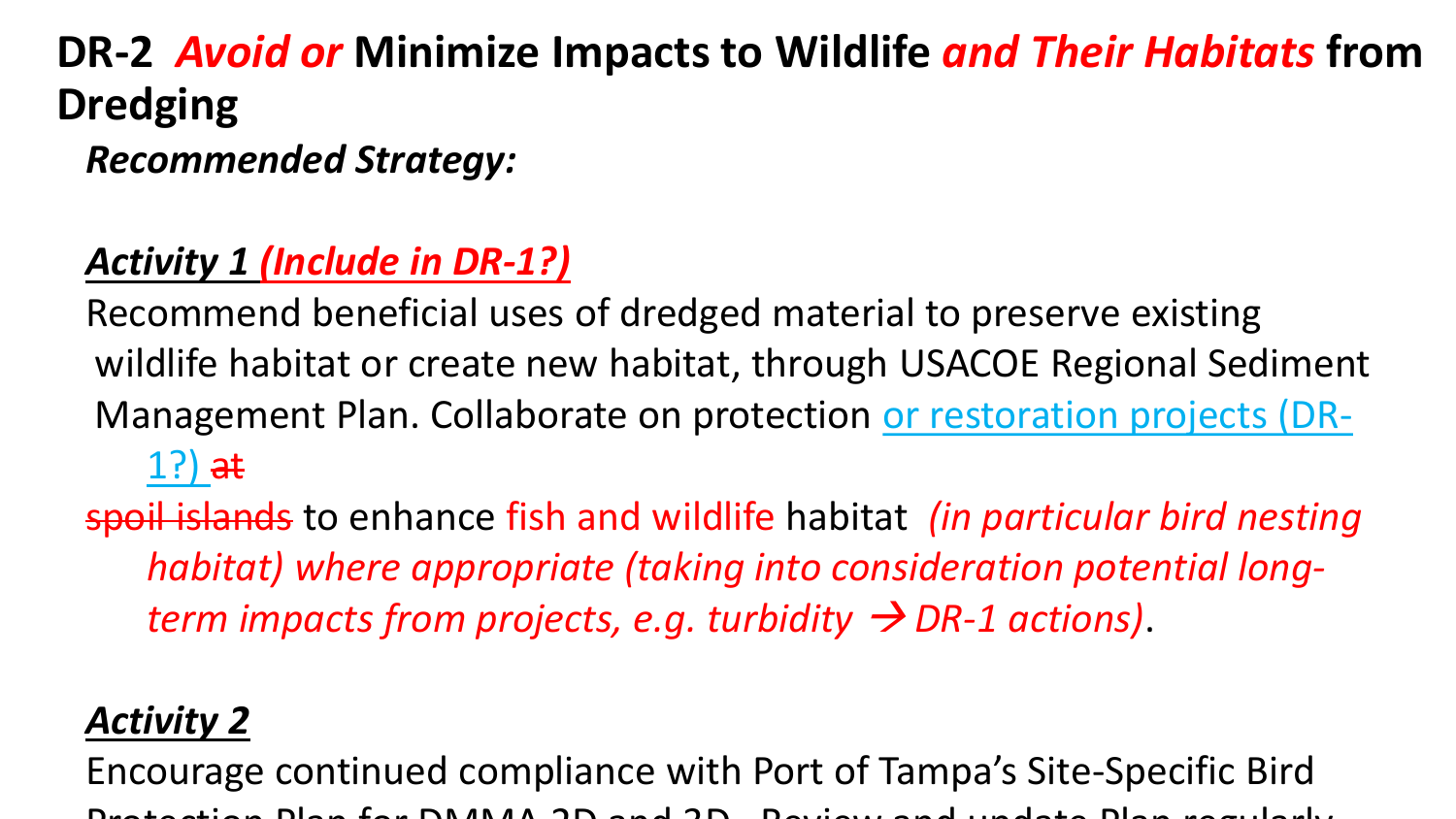#### **DR-2 (Continued)** *Activity 3*

Support research to better understand and quantify effects of dredging on wildlife, including suitability of dredge material to renourish beaches where sea turtles nest. Support alternative techniques that reduce potential wildlife impact at the dredge location, such as improved TEDs or advanced dewatering to make cutter heads more economical than clamshells for small projects.

#### *Activity 4*

Develop a BMP manual or recommendations for beach and shoreline restoration in the region to improve wildlife protection during and after renourishment. BMPs could encompass timing, location, design considerations; monitoring and relocation protocols.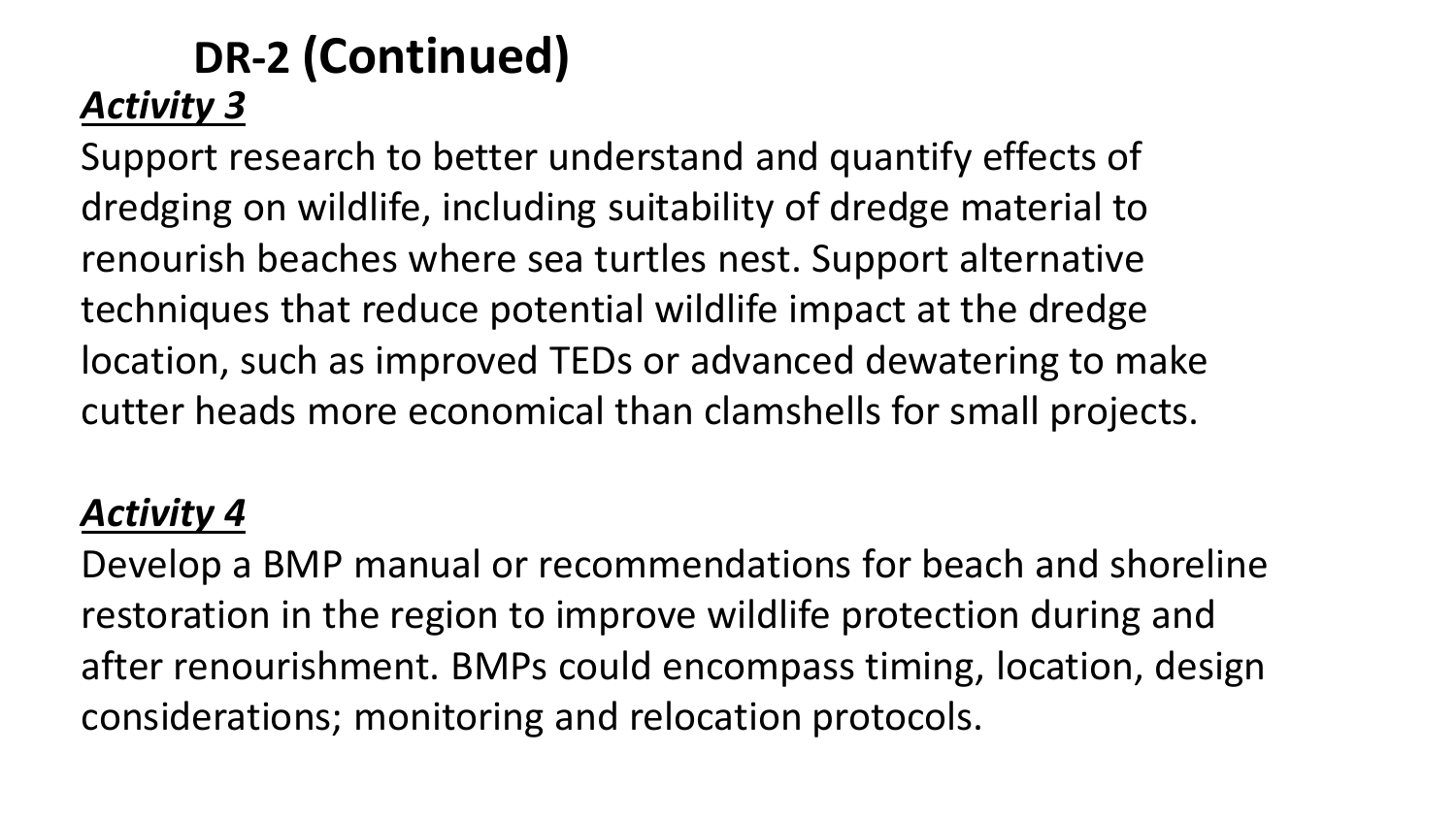## *Activity 5* **DR-2 (Continued)**

Track development of new technologies and improvements to observer training to better protect wildlife during dredging. (*thermal imaging to detect sea turtles or manatees, and standardized training and reporting protocols for the FWC Marine Mammal Observer program.)* 

•*Acoustic imaging technologies*

•*Ongoing ACOE Workshops/Research* 

#### *Activity 6*

*Continue to avoid and* minimize *potential* dredging impacts to important estuarine habitats (*e.g., hard bottom/live bottom, seagrass, mangroves, etc.)* in the bay. Develop recommendations to protect these *important habitats (include list; etc. hard bottom) to avoid*, minimize, or mitigate impacts. (*cross-reference Action BH-4*). *Develop and implement science-based in-kind mitigation projects to offset unavoidable habitat impacts.*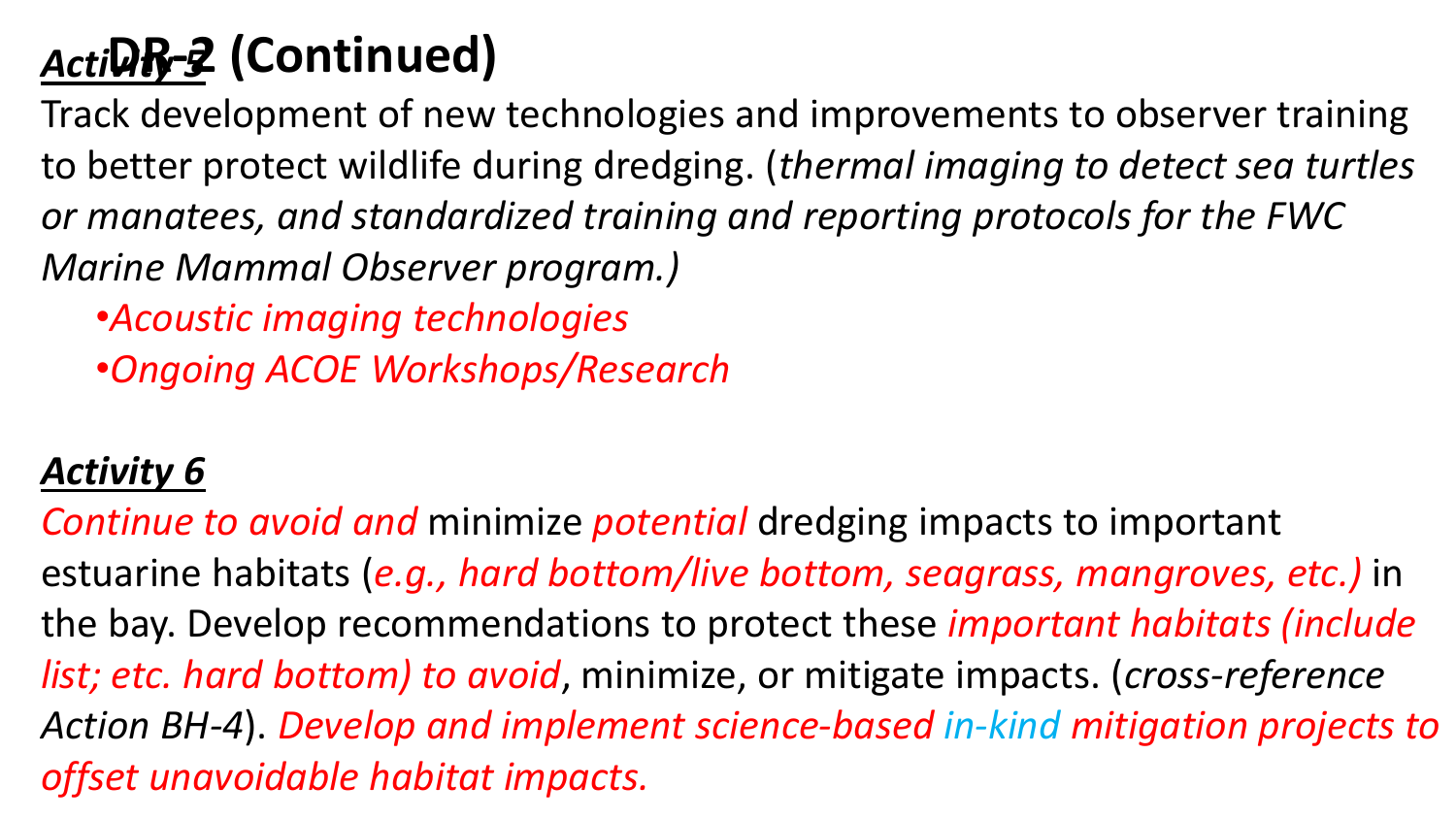# Comments DR-2:

- Encouraging other technologies to minimize impacts particularly for smaller/subset of project areas; linear dredging features (e.g. plowing, directional drilling)
- Encourage dredging practices that avoids secondary impacts, promote long-term viability of adjacent habitats , or optimizes the potential for habitats to occur within the project area.
	- Determine optimal, minimal control-depths in dredging projects.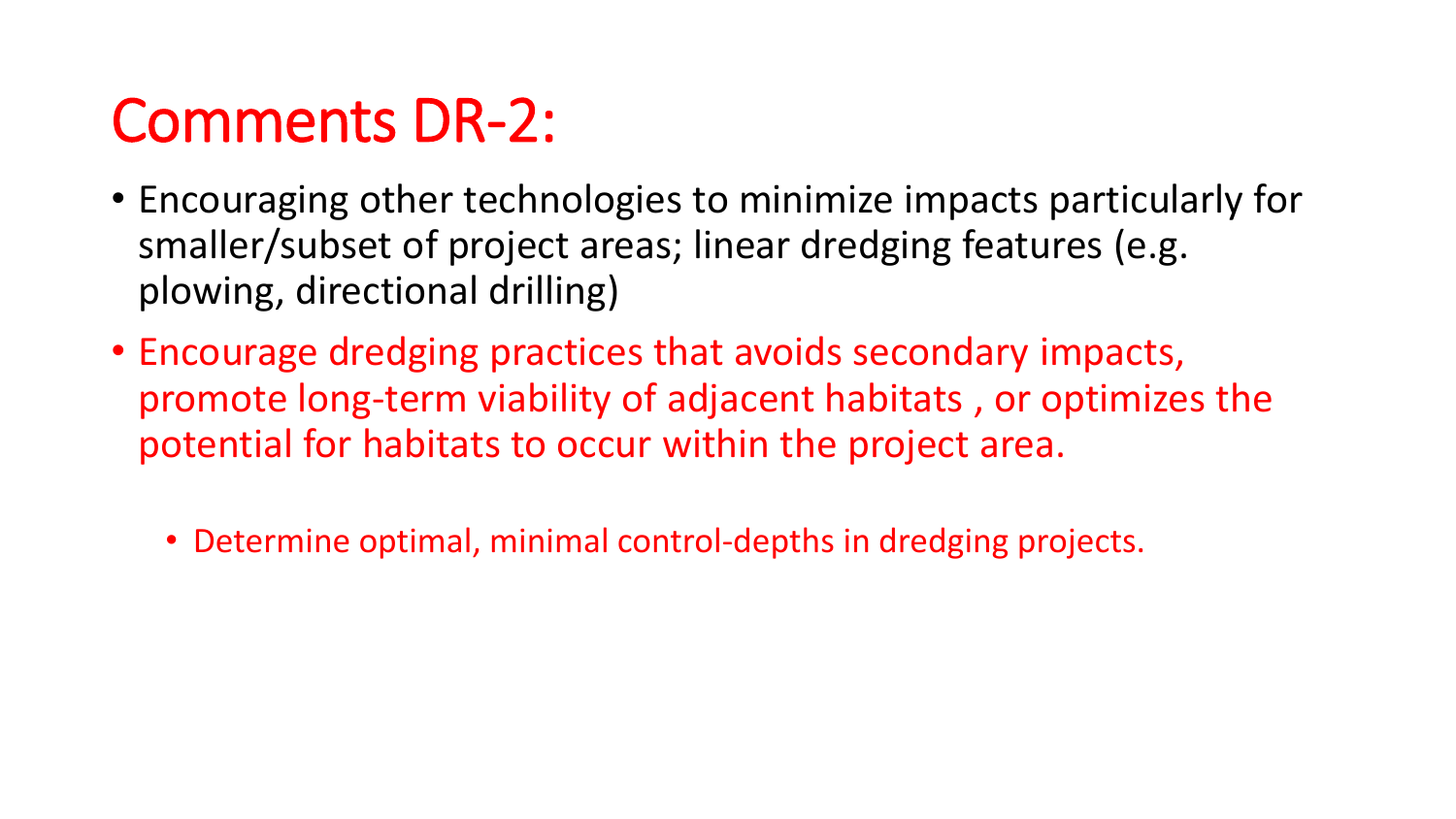#### **SP-1 Continue to Implement Technologies to Improve Coordination of Ship Movements**

*Recommended Strategy:*

#### **Activity 1**

Continue to track and support permanent funding and enhancement of PORTS through local, state, federal or private funding sources. -- potential funding by all three bay counties, consortium of marine industries, state program, etc.

--leverage PORTS funding with enhancements to other needed monitoring programs, such as ocean acidification or gulfwide sampling network (GOMA)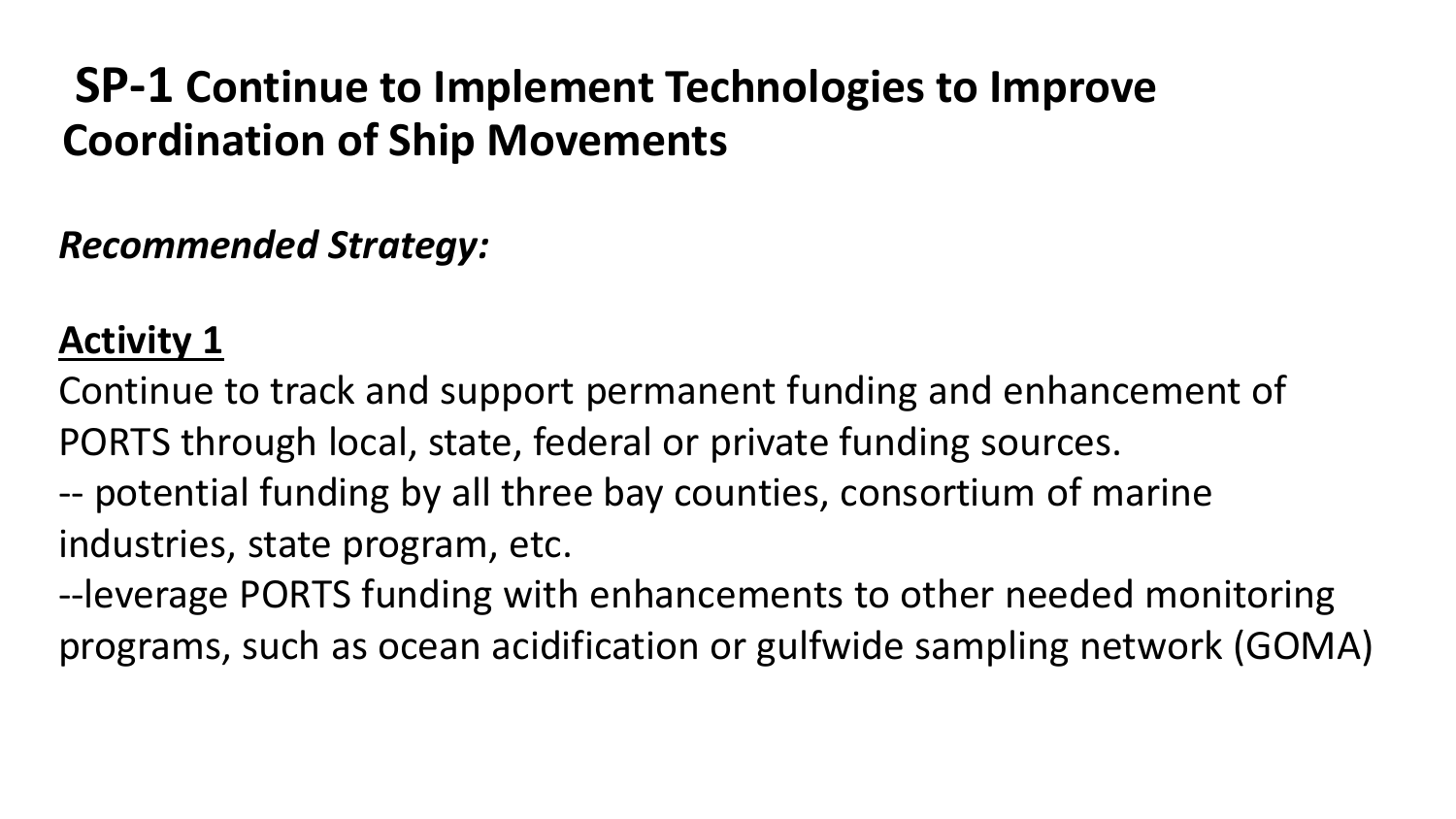## **SP-1 (Continued)**

#### **Activity 2**

Continue to monitor implementation of Cooperative Vessel Traffic Service. Explore potential for full-time dedicated staffing.

#### *Activity 3*

Support implementation of new navigation technologies, including use of electronic or "virtual" Aids to Navigation, as appropriate in Tampa Bay.

#### *Activity 4*

Support programming, training and research to improve maritime and port safety, security and sustainability through USF Center for Maritime and Port Studies.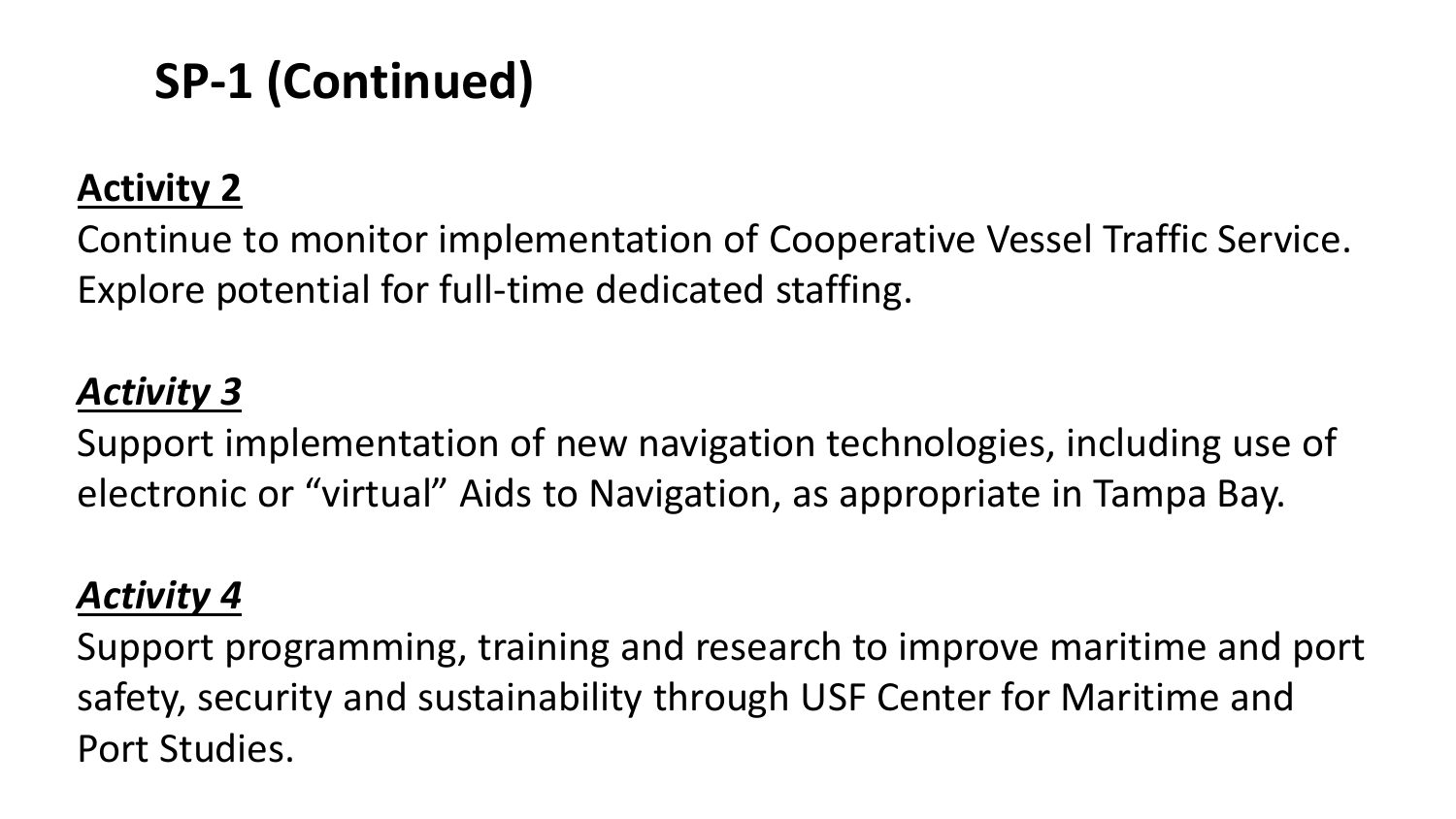# Comments SP-1:

- Including all PORT facilities (Port St. Pete)
- RESTORE funding possibilities (e.g. Pot 3 might be most applicable)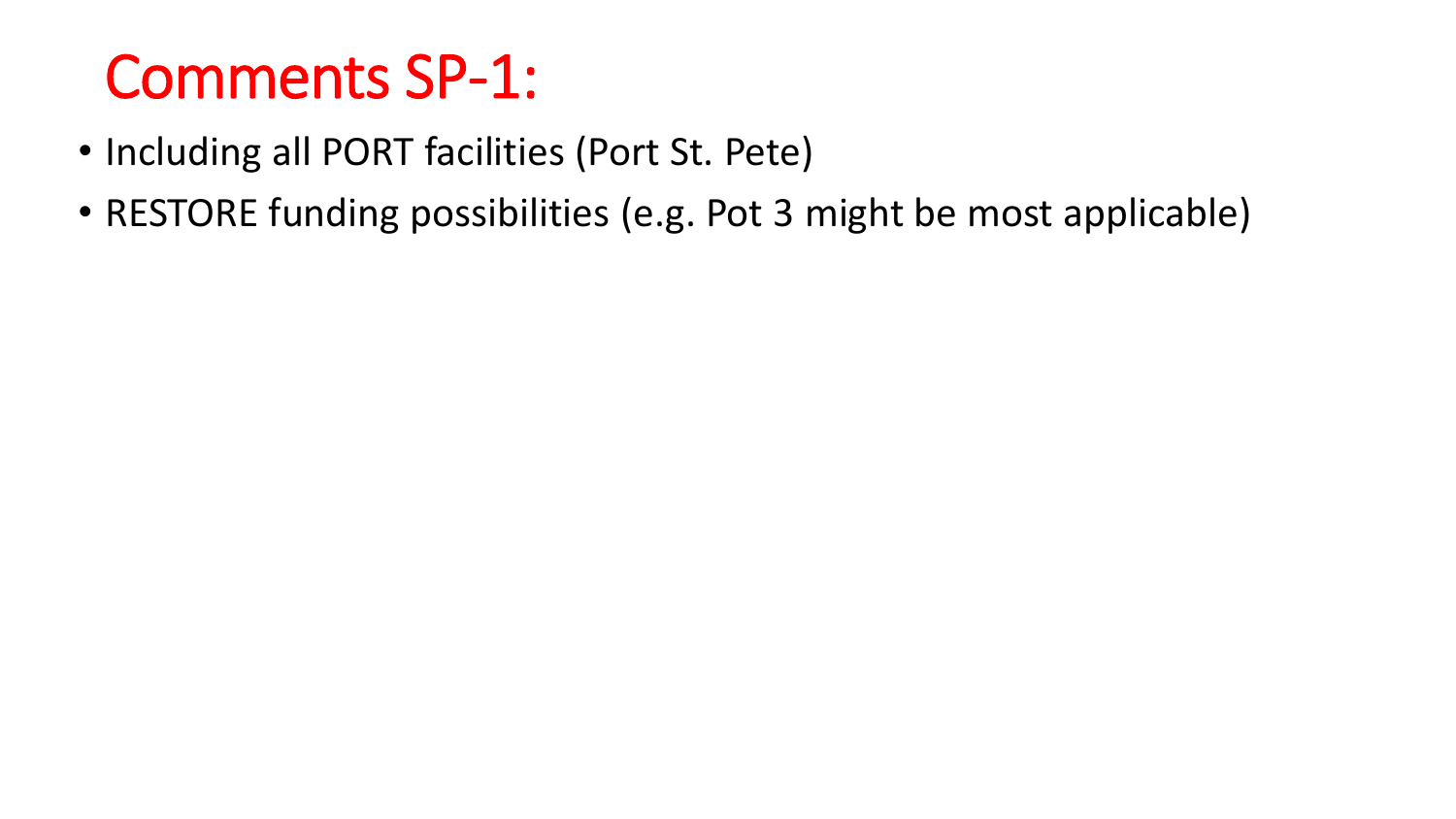#### **SP-2 Evaluate and Update Oil and Hazardous Material Spill Response Plans for Priority Areas**

#### *Recommended Strategy:*

#### *Activity 1*

Continue to update the Area Contingency Plan and conduct response readiness drills.

#### *Activity 2*

Inspect, repair, replace boom, absorbent pads and storage trailers at Cockroach Bay Aquatic Preserve. Conduct training workshops in deploying equipment. Expand pre-spill equipment staging to other sensitive areas, or station trailers at central locales in each county.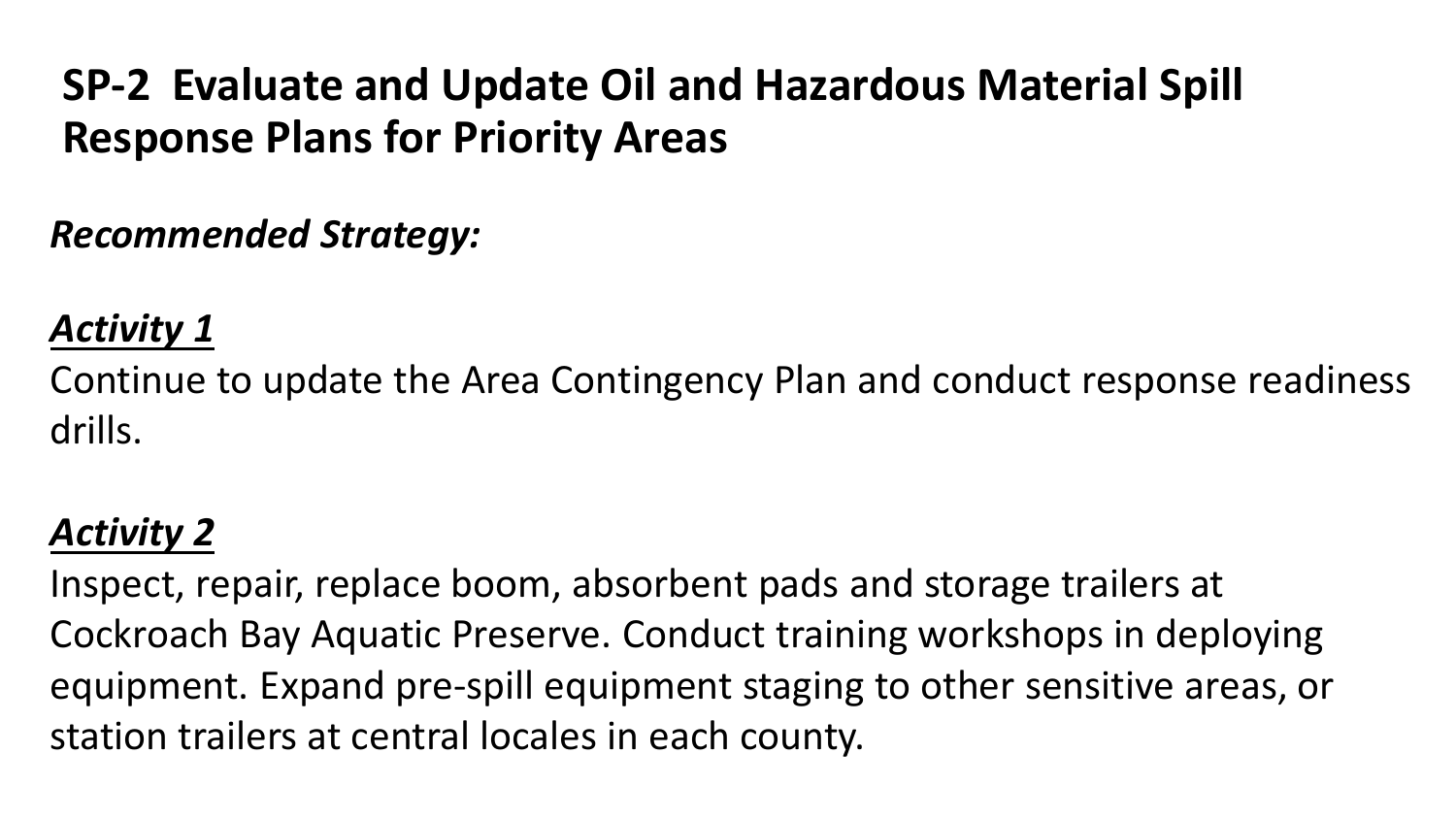## **SP-2 (Continued)**

#### *Activity 3*

Increase engagement between Coast Guard, spill responders with environmental community/site-specific managers and local emergency managers:

- -- Coast Guard participation in ABM
- *Activity 4* -- ABM alternate to THSSC; add NOAA, Sea Grant, others to committee

Support training of personnel and adequate rehab facilities to care for oiled wildlife, especially birds. Conduct training workshops for volunteers.

#### *Activity 5*

Continue support of research on long-term impacts of oil spills *(and projections for spills)*, and collection of baseline date on resources potentially affected by spills.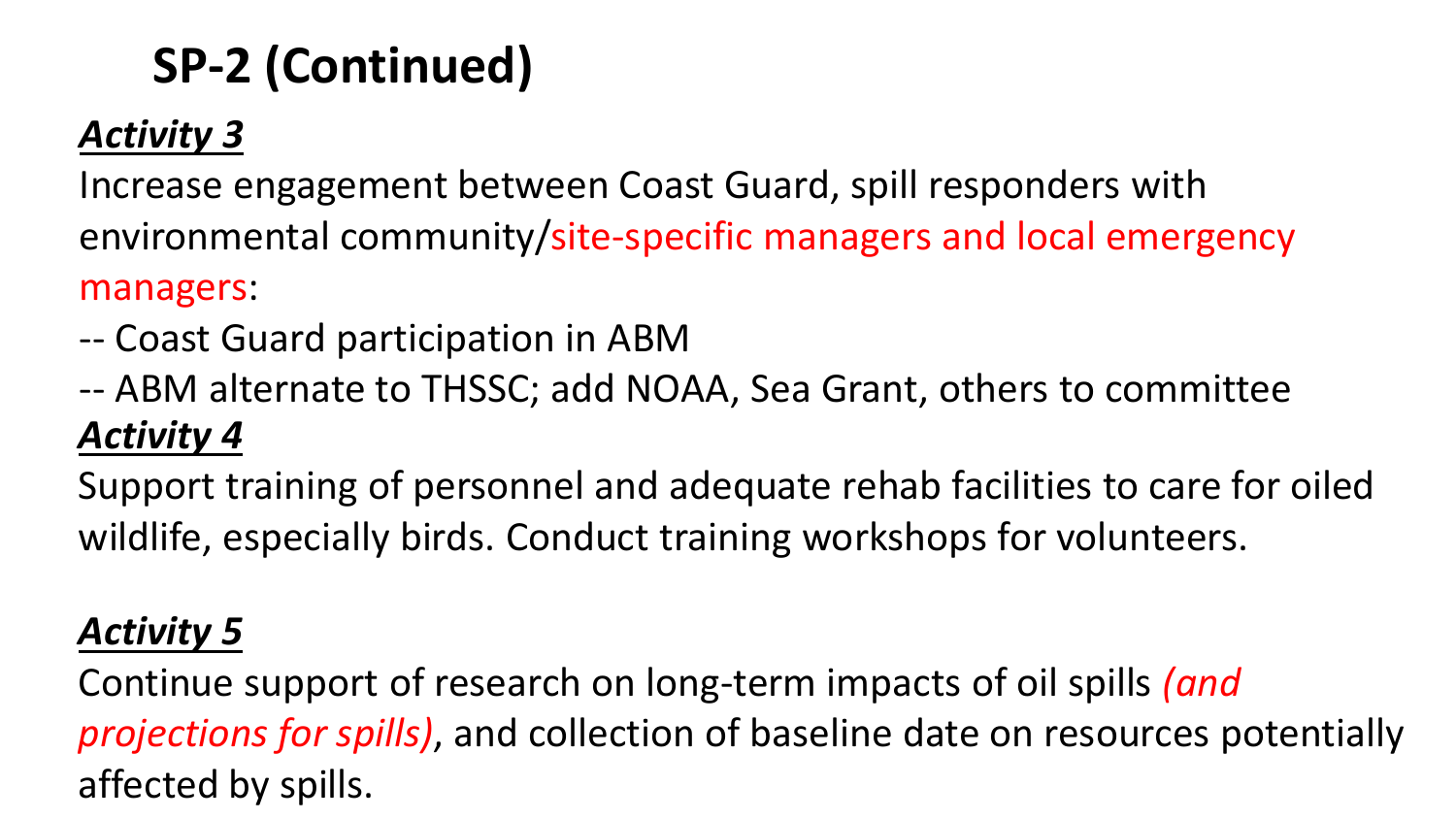# Comments SP-2:

- Better delineation of responsibility for boom material deployment / maintenance / storage (Improvement in spill response plans)
	- Site managers need to be better engaged in planning/deployment process
- Enhancing local/site-specific plans (e.g. flow meter deployment) to better inform implementation of ACPs
- Are existing boom inventories adequate?
- Tools developed from NOW/Future Cast models (NOAA)
- Baseline monitoring/studies